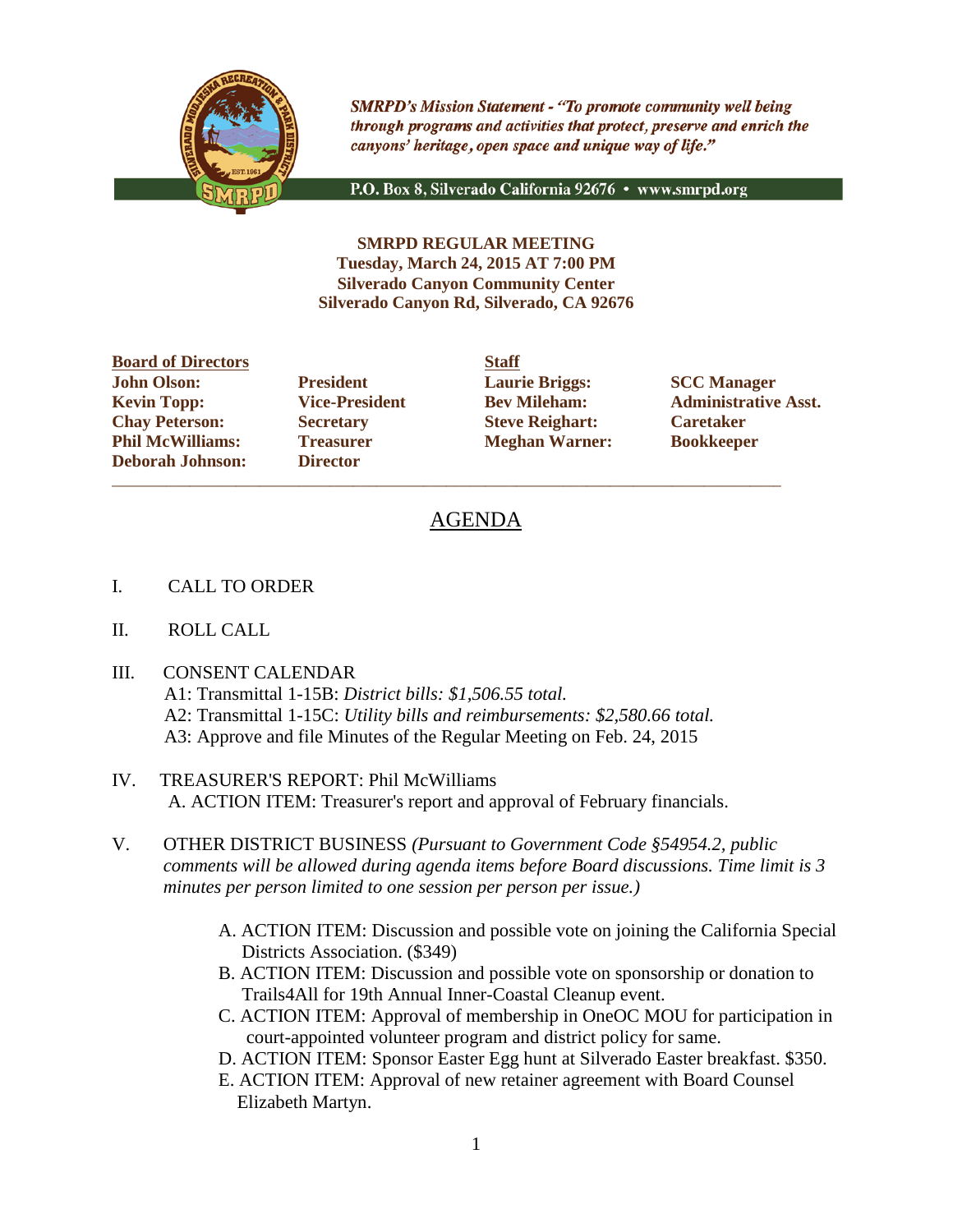### F. ACTION ITEM: Discussion & possible approval of new SMRPD Policy on Purchasing Goods & Services as follows.

The Facilities Committee has discretion to order public works projects and repairs of up to \$5,000 for a month for repairs and maintenance of the District without bidding. For public works projects between \$5,001-25,000, or purchases of supplies and materials between \$5,001-25,000, SMRPD Board approval is required, and three informal bids or quotes must be obtained where possible, unless it is determined that formal bids or additional procedures are required on a case by case basis."Informal bids" means three written proposals, which may be obtained by phone and documented by email or other writing. In accordance with the Public Contract Code, any order or contract for more than \$25,000 for construction work, repairs, or supplies and materials, shall be by competitive bidding, which must include published notice for at least 10 days. In all cases where the law requires using a registered contractor and paying prevailing wages pursuant to law and regulations promulgated by the Division of Labor Standards Enforcement Public Works Manual, then the Facilities Committee will follow the required procedures, including if applicable, for construction work of \$1,000 or more, using only a state registered contractor, requiring the payment of prevailing wages, and filing a FW-100 form within 5 days of the award of the work. The prevailing wage requirements are separate from bidding requirements.

All other applicable Public Contracts Code provisions for bidding and contracting shall be followed for formal bid procedures.

#### VI. FACILITIES COMMITTEE: Phil McWilliams

A. ACTION ITEM: Reimbursement for chairs for parks: \$77.67.

B. ACTION ITEM: Reimbursement for cork for walls in Silverado Bldg A: \$345 & for ping pong paddles and balls \$70.53

C. ACTION ITEM: Invoice for duct & wall painting in Bldg A: \$990

D. ACTION ITEM: Invoice for door painting in Silverado buildings A & B: \$560

E. ACTION ITEM: Reimbursement for skate park signs: \$145

F. ACTION ITEM: Discussion & possible action on installing gazebo in Silverado Park

G. ACTION ITEM: Discussion & possible action on purchasing new stove for Silverado kitchen

H. ACTION ITEM: Discussion & possible action on repairs

- 1. Silverado kitchen septic system repair
- 2. New sand for Modjeska playground
- 3. Succulent plant maintenance
- 4. Basketball court repair
- 5. Parking lot repair
- 6. Others
- VII. RECREATION COMMITTEE: Kevin Topp
	- A. ACTION ITEM: Discussion and possible action on new recreation programs, including Bingo. Bingo requires a nonprofit organization to run it.
	- B. ACTION ITEM: Purchase of recreation equipment
	- C. ACTION ITEM: Van maintenance
- VIII. FUNDRAISING COMMITTEE: Chay Peterson A. ACTION ITEM: Approval of Chili Cook Off banner (up to \$300)